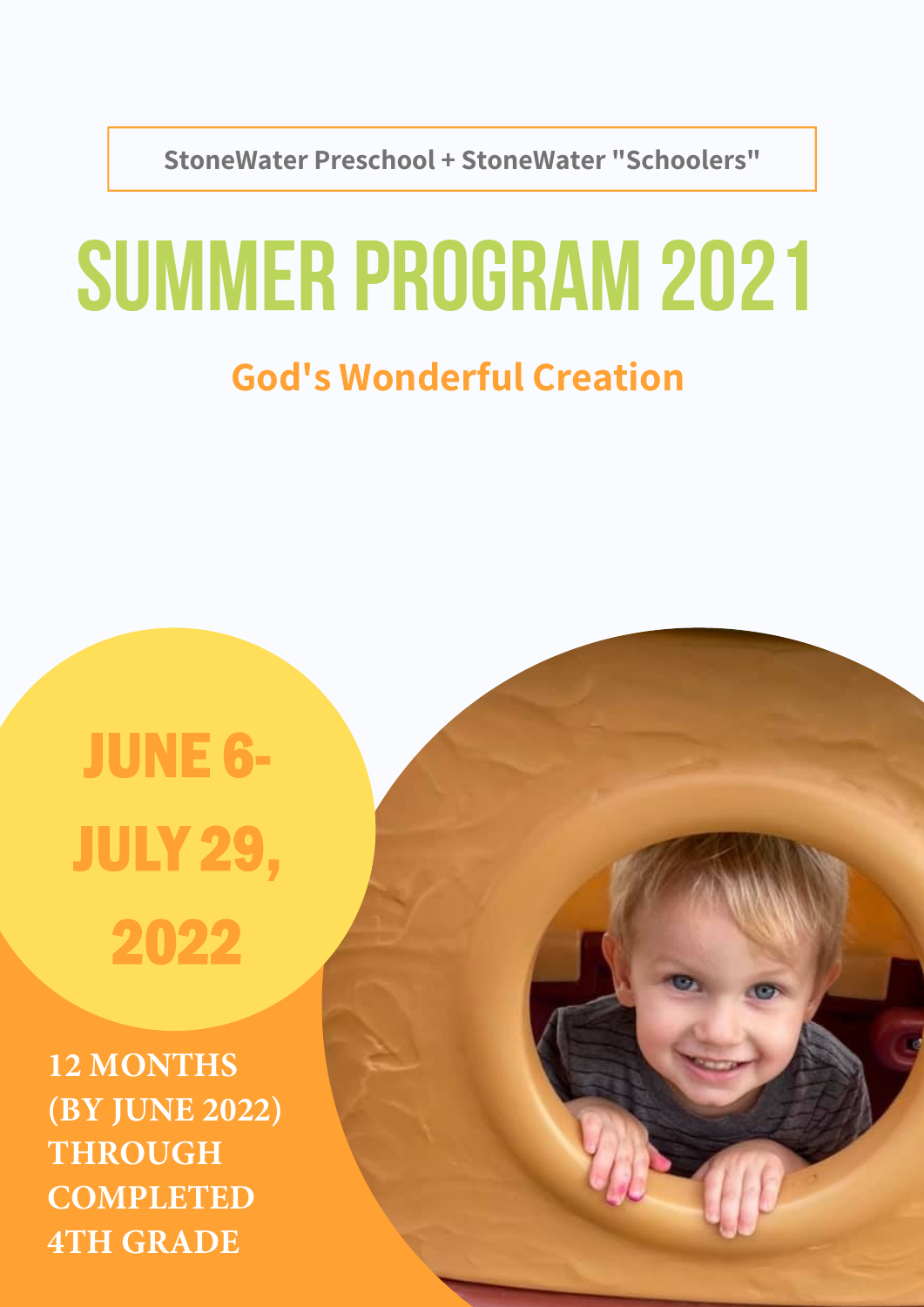## **8 Weeks of Fun and Bible Truths!**

All about Creation! All of our students (12months-Grade school) will have themed weeks that walk them through the 7 Days of Creation!

| <b>Week 1: God Created Light</b>               | <b>Week 5: God Created Creatures</b>    |
|------------------------------------------------|-----------------------------------------|
| (Glow Sticks, Flashlights, etc)                | (Air, Land and Ocean)                   |
| <b>Week 2: God Created the Sky</b>             | <b>Week 6: God Created People</b>       |
| (Clouds, Birds, etc)                           | (Mission Trips, Culture, Gifts/Talents) |
| <b>Week 3: God Created Land</b>                | <b>Week 7: God Rested</b>               |
| (Rainforest, Jungle, etc)                      | (PJ Week)                               |
| <b>Week 4: God Created Sun/Moon</b><br>(Space) | <b>Week 8: Fun and Games!</b>           |

**A non-refundable REGISTRATION FEE (\$75) will be collected to hold your child's spot for the Summer 2022 program. Registration begins February 2022. Classroom space is on a first come, first serve basis. We will notify you prior to paying the registration fee if we do not have space for your child.** 

**Tuition Rates for your convenience, you have the option of either paying the summer tuition in full or by the following due dates.** 

**\*\*\*4 Years and Up may have an occasional field trip to the movie theatre/Chick fil a, etc. Those field trips may require a small admission/lunch fee.**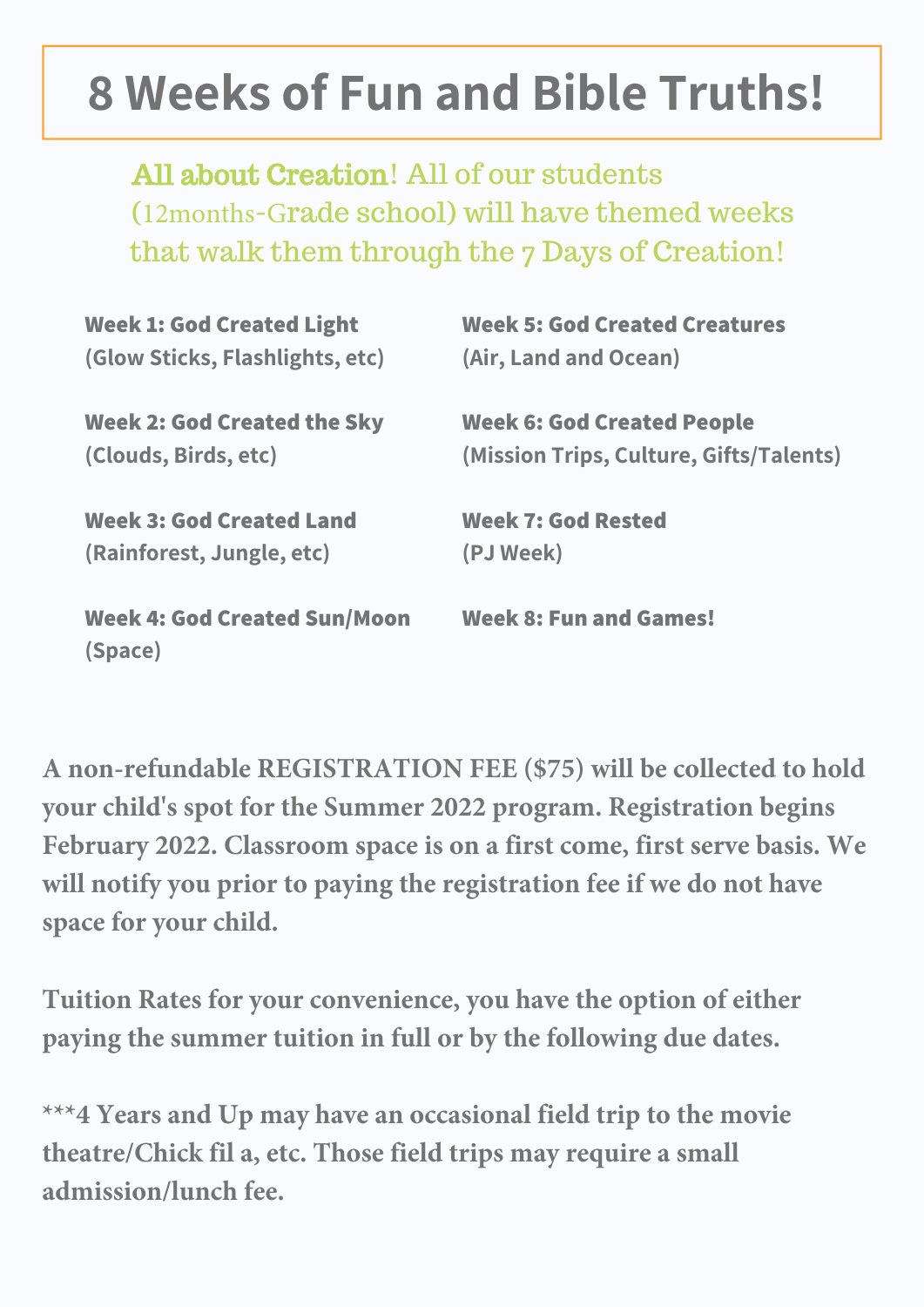| <b>TUITION FEES June/July 2022 Fees</b> |                                                                |                                                         |                                                         |                                                                |
|-----------------------------------------|----------------------------------------------------------------|---------------------------------------------------------|---------------------------------------------------------|----------------------------------------------------------------|
|                                         | 2 Days (7:45-4:30)<br>Paid in Full                             | 3 Days (7:45-4:30)<br>Paid in Full                      | 4 Days (7:45-4:30)<br>Paid in Full                      | 5 Days (7:45-4:30)<br>Paid in Full                             |
| 1st Child                               | \$560 (8 weeks)                                                | \$770 (8 weeks)                                         | \$865 (8 weeks)                                         | \$990 (8 weeks)                                                |
| 2nd Child                               | \$535 (8 weeks)                                                | \$730 (8 weeks)                                         | \$820 (8 weeks)                                         | \$940 (8 weeks)                                                |
|                                         | 2 Days (7:45-4:30)<br><b>Due Dates:</b><br>June 10- & July 11- | 3 Days (7:45-4:30)<br>Due Dates:<br>June 10- & July 11- | 4 Days (7:45-4:30)<br>Due Dates:<br>June 10- & July 11- | 5 Days (7:45-4:30)<br><b>Due Dates:</b><br>June 10- & July 11- |
| 1- Child                                | \$280                                                          | \$385                                                   | \$430                                                   | \$495                                                          |
| $2$ - Child                             | \$265                                                          | \$365                                                   | \$410                                                   | \$470                                                          |

The full payment amount is expected for all children enrolled whether present or not. Please keep in mind that you are paying for the space reserved for your child in a classroom, not for your child's attendance. Thus, to hold that space, payment must be made regardless of attendance.

**The full payment amount is expected for all children enrolled whether present or not. Please keep in mind that you are paying for the space reserved for your child in a classroom, not for your child's attendance. Thus, to hold that space, payment must be made regardless of attendance.** 

#### **TUITION PAYMENTS:**

**All tuition will be paid through Tuition Express unless otherwise agreed upon. You may use a credit/debit/or checking account to have your tuition automatically withdrawn. A late charge of \$25 will be assessed for payments received after 10 days of the automatic withdrawal date that your choose. If you are paying at www.myprocare.com on your own, we ask that the payment be made by the last day of the month for that month's tuition. If you pay 10 days into the next month, a late charge will be applied.** 

#### **WITHDRAWAL FROM THE SWC PRESCHOOL PROGRAM:**

 **If a parent or guardian finds it necessary for a child to be withdrawn, written notice must be received and on file in the office. The registration fee and supply fees are not refundable.**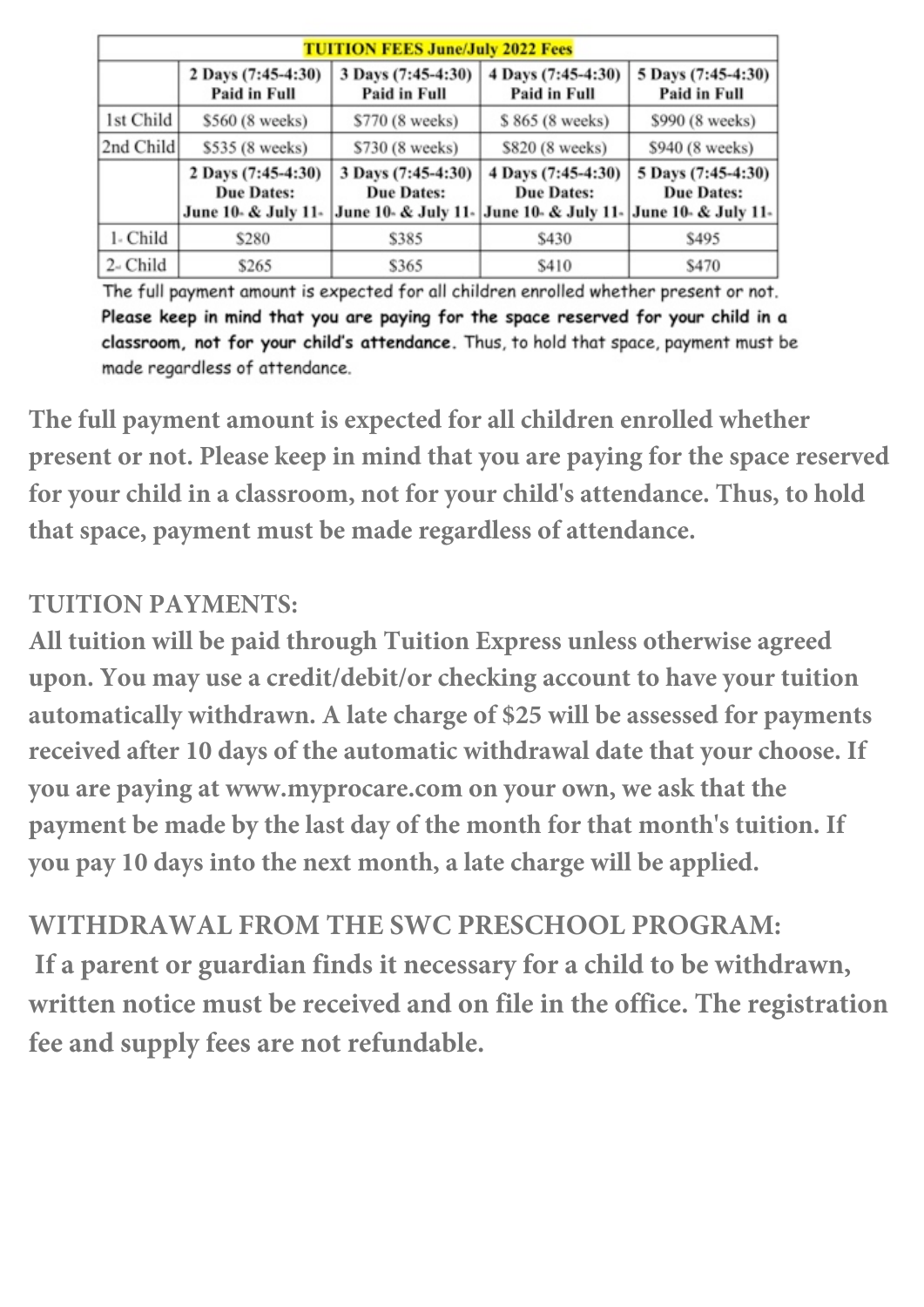**Please see COVID19 guidelines in our parent handbook in regards to tuition. If it is necessary to withdraw a child from a class at any time during the school year, the parent must notify the preschool office in writing (we cannot accept a verbal notification) at least one month before the withdrawal date. You will need to e-mail the Program Director. If you email your request, you will receive a return e-mail acknowledgment stating that we received your request. If you do not receive this return e-mail, then our office did not receive your request and you need to re-send. We require a 30-day paid notification of withdrawal.** 

**Registration and supply fees are non-refundable. Any refund of monthly tuition is given only after the one-month paid notification has been met and any past-due balance has been paid or the safety of all children attending SWC Preschool, where our staff has reason to believe any circumstances impacting your child's presence at SWC Preschool may result in, lead to, or otherwise expose other children or SWC Preschool staff to harm of any nature, SWC Preschool, in its sole discretion, may dismiss your child from the program immediately. Other examples of expulsion would include patterns of behavior relating but not limited to vulgarity, biting, patterns of poor behavior hitting, uncooperative parents and non-pay.**